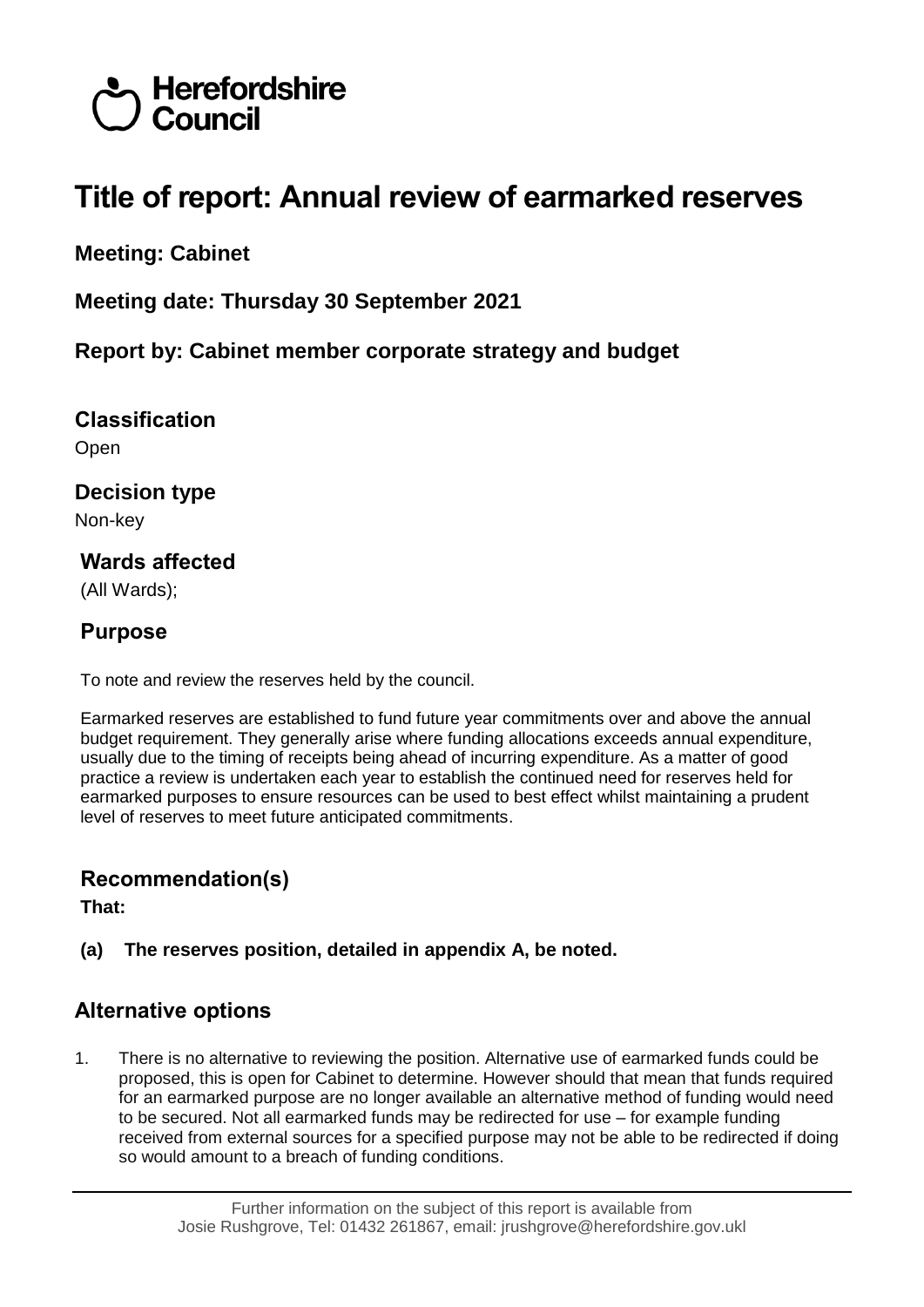## **Key considerations**

- 2. Earmarked reserves are established to hold revenue balances to fund future year commitments over and above the annual budget requirement. They generally arise where funding exceeds expenditure, usually due to the timing of receipts being ahead of incurring expenditure. As a matter of good practice a review is undertaken each year to establish the continued need for reserves held for earmarked purposes to ensure resources can be used to best effect whilst maintaining a prudent level of reserves to meet future anticipated commitments.
- 3. Whilst ensuring that the overall annual budget is balanced, the council carefully maintains reserves at a prudent level to manage future financial risks and to support future financial needs, both foreseen and unforeseen.
- 4. The council's useable revenue reserves are split between general reserves and earmarked reserves that are held for certain purposes. Part of the council's general reserve is held as a strategic reserve to cover emergency events such as unforeseen financial liabilities or natural disasters. This reserve is maintained at a minimum level of between 3% and 5% of the council's net revenue budget. As at 31 March 2021 the general reserve balance totalled £9.1m, being 5.7% of the council's 2021/22 net expenditure. The remainder of the council's general reserve balance is held to support one-off and limited on-going revenue spending and for smoothing the impact of the late delivery of savings plans.
- 5. Earmarked reserves can be set up using one-off funds (such as year-end under-spends or grants) or by budgeting for a fixed amount to be taken from the revenue account each year and "saved" separately. Any expenditure then incurred within the year is taken from this "savings account", thereby smoothing the impact on Council Tax.
- 6. Due to the delay in completing the 2019/20 external audit work the last annual review was completed by Cabinet in October 2019. Since then earmarked reserves have grown significantly however this is mainly due to £23.8m Covid 19 funds being held in reserve as at the financial year end that are expected to be spent in 2021/22.
- 7. Unused grant balances held in reserves, which means any grant conditions have been met, are reviewed by each directorate as part of the budget setting process to ensure the funds are spent in accordance with the grant conditions or to determine if the fund is no longer needed for that purpose for consideration of either returning to funder or seeking an alternative use.
- 8. The budget setting process will include considering the use of reserved funds to enable one-off spends that could provide spend to save initiatives, or address corporate risks, or provide greater confidence in delivering our corporate objectives. Due to the one-off cost nature of these proposals these would not add to any base budget requirement going forward and would be proposed to support the delivery of savings or target specific outcomes.
- 9. Cabinet is asked to review the balances of earmarked reserves listed in Appendix A. The chief finance officer has completed his review of each reserve value, appropriateness and status of the earmarked reserve balances listed. This review concluded that the balances held remain reasonable and prudent in addressing some of the current and future challenges.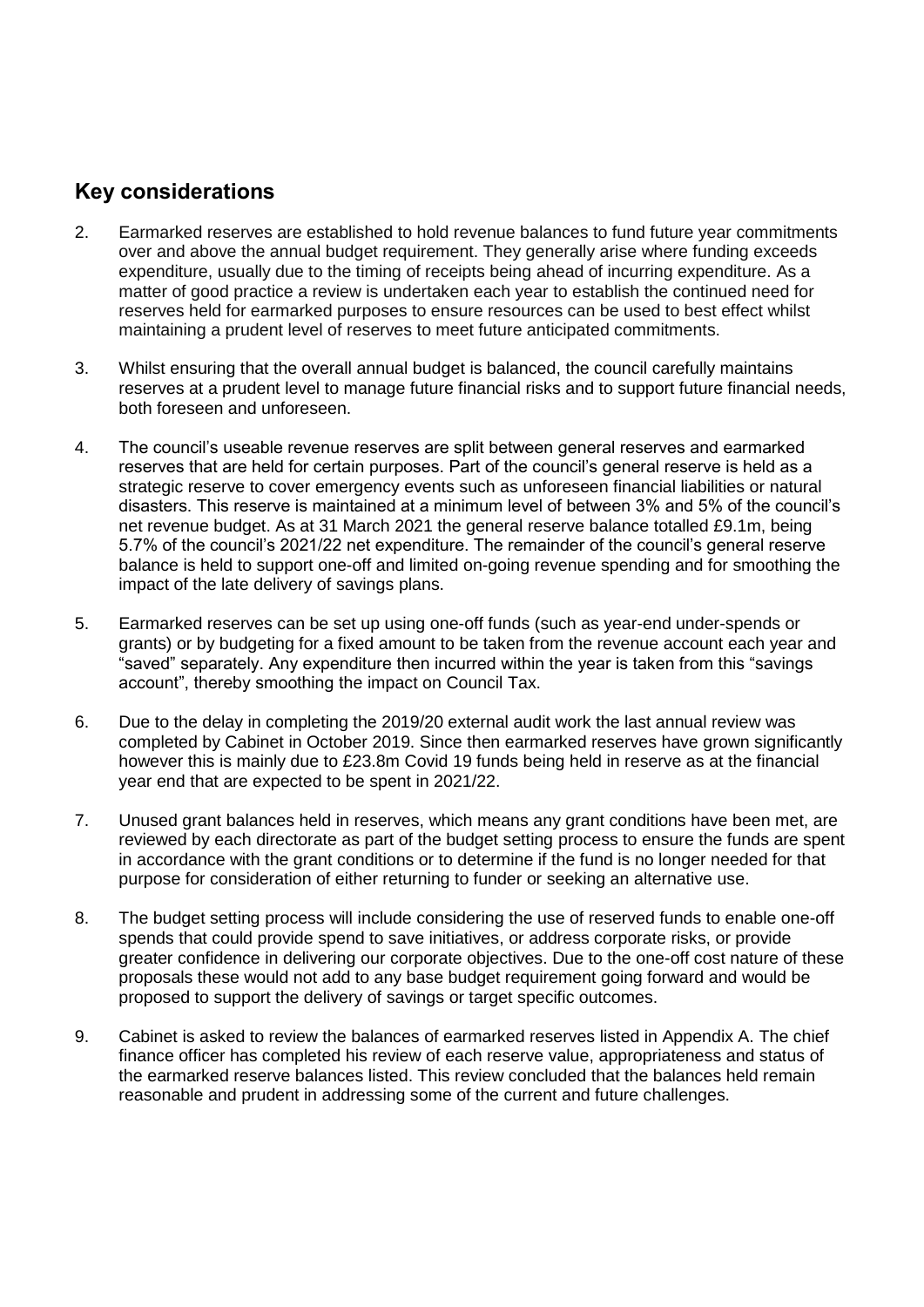### **Community impact**

- 10. The use of reserve funding proposals demonstrates how the council is using its financial resources to best deliver the priorities within the agreed corporate plan, health and safety obligations and corporate parenting responsibilities.
- 11. Before each reserve balance is spent a separate report will detail the expenditure plans and how they will specifically impact the community.

#### **Environmental Impact**

- 12. Herefordshire Council provides and purchases a wide range of services for the people of Herefordshire. Together with partner organisations in the private, public and voluntary sectors we share a strong commitment to improving our environmental sustainability, achieving carbon neutrality and to protect and enhance Herefordshire's outstanding natural environment.
- 13. Whilst this is a factual summary and will have minimal environmental impacts, consideration will be made to minimise waste and resource use in line with the Council's Environmental Policy when spending reserved funds.

# **Equality duty**

14. Under section 149 of the Equality Act 2010, the 'general duty' on public authorities is set out as follows:

A public authority must, in the exercise of its functions, have due regard to the need to -

- (a) eliminate discrimination, harassment, victimisation and any other conduct that is prohibited by or under this Act;
- (b) advance equality of opportunity between persons who share a relevant protected characteristic and persons who do not share it;
- (c) foster good relations between persons who share a relevant protected characteristic and persons who do not share it.
- 15. The public sector equality duty (specific duty) requires us to consider how we can positively contribute to the advancement of equality and good relations, and demonstrate that we are paying 'due regard' in our decision making in the design of policies and in the delivery of services. As this report is a factual summary, we do not believe that it will have an impact on our equality duty.

#### **Resource implications**

- 16. The use of reserve funding utilises existing resources. The actual incurring of expenditure against earmarked reserves will be subject to approval following the usual governance processes which will detail the resource implication of each proposal.
- 17. This review does not change the budget approved by Council in February 2021 and is proposed in accordance with the reserves policy included in the medium term financial strategy approved at the same time.